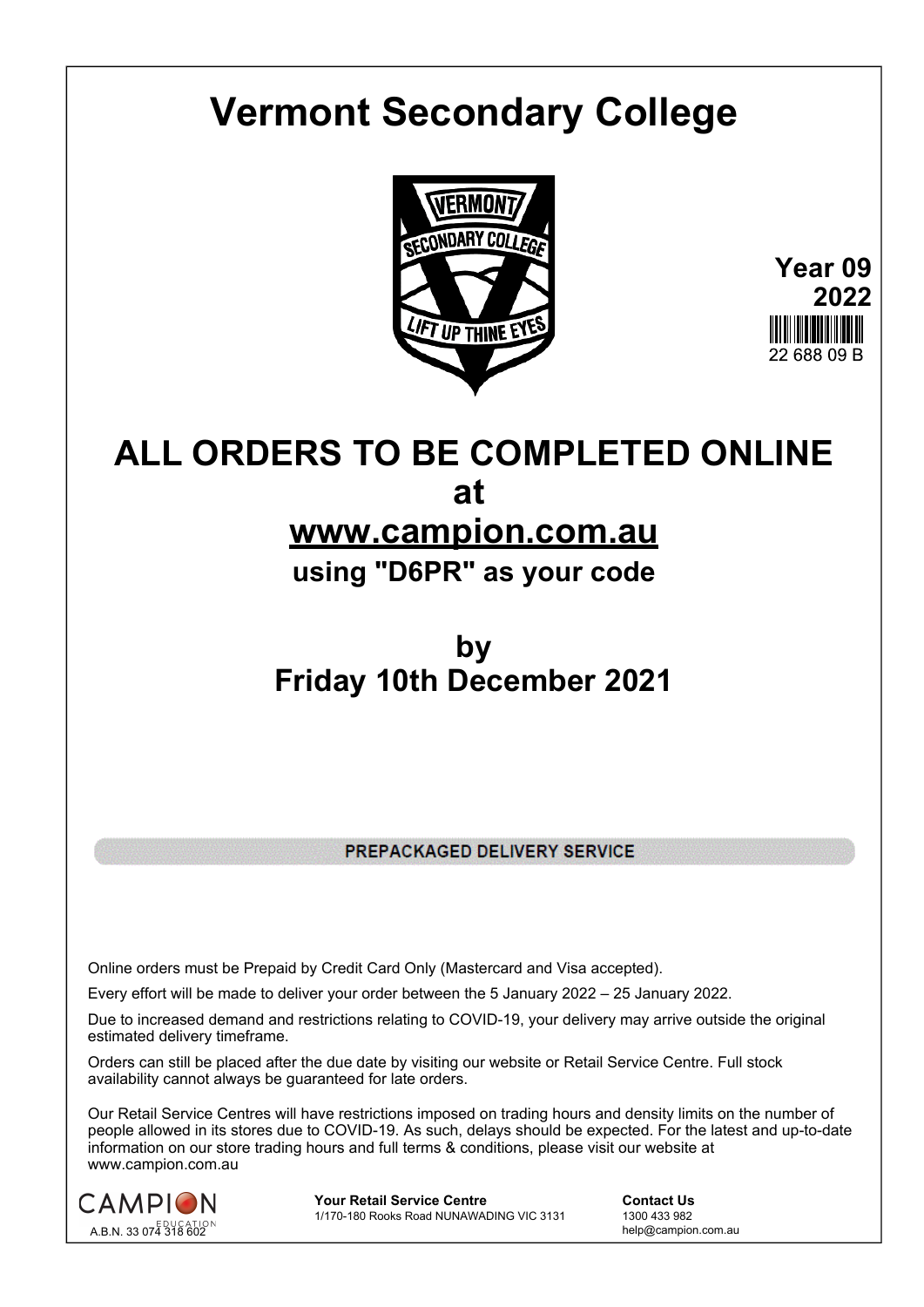| TICK THE BOX FOR THE ITEMS REQUIRED -                                                                                                                                     |                    |                  | TICK THE BOX FOR THE ITEMS REQUIRED                                           |                    |                  |  |
|---------------------------------------------------------------------------------------------------------------------------------------------------------------------------|--------------------|------------------|-------------------------------------------------------------------------------|--------------------|------------------|--|
| <b>Description</b><br>Price                                                                                                                                               | V                  | Location         | <b>Description</b><br>Price                                                   | V                  | Location         |  |
| Year <sub>09</sub>                                                                                                                                                        |                    |                  | <b>EXPLORING FOOD STUDIES</b>                                                 |                    |                  |  |
| Please note that there are digital products (eCode or cCode) on this Resource List.<br>These items can only be ordered online, and cannot be refunded for change of mind. |                    |                  | No Text Required                                                              |                    |                  |  |
| These products are single user licences and are only valid for 1 year (unless otherwise<br>stated).                                                                       |                    |                  | 1 x Apron Cotton Black (Centre & Pencil Pockets) \$16.95 17                   |                    | P52044<br>P55135 |  |
|                                                                                                                                                                           |                    |                  | 1 x Loose Leaf Refills Reinforced A4 7mm Pkt 50  \$2.10 19                    |                    | P56387           |  |
| <b>DIARY</b>                                                                                                                                                              |                    |                  | <b>FRENCH</b>                                                                 |                    |                  |  |
| 1 x Vermont Secondary College School Diary 2022  \$11.20 1<br>(The College strongly recommends that students purchase this diary for individual use                       |                    | P52532           | 1 x Oxford School French Dictionary 2017 Edition                              | $$17.95$ 20 $\Box$ | P02414           |  |
| during the year).                                                                                                                                                         |                    |                  | (Retain from previous year)                                                   |                    |                  |  |
| <b>ASSASSIN'S BULLET</b>                                                                                                                                                  |                    |                  | 1 x Display Book A4 20 Pocket Black Refillable \$2.00 22                      |                    | P55152<br>P55442 |  |
|                                                                                                                                                                           |                    |                  | <b>GEOGRAPHY</b>                                                              |                    |                  |  |
| No Text Required                                                                                                                                                          |                    |                  | No Text Required                                                              |                    |                  |  |
|                                                                                                                                                                           |                    | P55152           |                                                                               |                    | P55443           |  |
| <b>COMMERCE</b>                                                                                                                                                           |                    |                  | 1 x Display Book A4 20 Pocket Navy Blue Refillable  \$2.00 23                 |                    | P55546           |  |
| No Text Required                                                                                                                                                          |                    |                  |                                                                               |                    | P55652           |  |
|                                                                                                                                                                           |                    |                  | 1 x Pencils Coloured Colourush Pack of 24's \$9.55 26                         |                    | P56257           |  |
| 1 x Display Book A4 20 Pocket Black Refillable \$2.00                                                                                                                     | $4\Box$            | P55152<br>P55442 |                                                                               |                    | P56414           |  |
| <b>COMPUTING - MULTIMEDIA</b>                                                                                                                                             |                    |                  | <b>GEOGRAPHY - OUT ON THE TOWN</b>                                            |                    | P56168           |  |
| No Text Required                                                                                                                                                          |                    |                  | No Text Required                                                              |                    |                  |  |
| Refer to General Stationery List for additional items                                                                                                                     |                    |                  | 1 x Display Book A4 20 Pocket Navy Blue Refillable  \$2.00 29                 |                    | P55443           |  |
| <b>COMPUTING - PROGRAMMING</b>                                                                                                                                            |                    |                  |                                                                               |                    | P55652           |  |
| No Text Required                                                                                                                                                          |                    |                  | 1 x Pencils Coloured Colourush Pack of 24's \$9.55 31                         |                    | P56257           |  |
|                                                                                                                                                                           |                    |                  |                                                                               | $32$ $\Box$        | P56414<br>P55546 |  |
| Refer to General Stationery List for additional items                                                                                                                     |                    |                  |                                                                               |                    | P56168           |  |
| <b>DESIGN &amp; TECHNOLOGY MATERIALS</b>                                                                                                                                  |                    |                  | <b>GERMAN</b><br>1 x Langenscheidt German Pocket Dictionary (Deut- \$48.95 35 |                    |                  |  |
| No Text Required                                                                                                                                                          |                    |                  | (Retain from previous year)                                                   |                    | P11913           |  |
| 1 x Visual Art Diary A4 110gsm 60 Sheet/120 Page  \$5.65                                                                                                                  | $5\Box$            | P58197           |                                                                               |                    | P55152           |  |
| <b>DESIGN &amp; TECHNOLOGY WOOD</b>                                                                                                                                       |                    |                  | 1 x Display Book A4 20 Pocket Black Refillable \$2.00 37                      |                    | P55442           |  |
| No Text Required                                                                                                                                                          |                    |                  | <b>HEALTH AND PHYSICAL EDUCATION</b>                                          |                    |                  |  |
| 1 x Visual Art Diary A4 110gsm 60 Sheet/120 Page  \$5.65                                                                                                                  | $6\Box$            | P58197           | No Text Required                                                              |                    |                  |  |
| <b>DISCOVERING THE OUTDOORS</b>                                                                                                                                           |                    |                  |                                                                               |                    | P55153           |  |
| No Text Required                                                                                                                                                          |                    |                  | <b>HISTORY</b>                                                                |                    |                  |  |
|                                                                                                                                                                           |                    | P55153           | No Text Required                                                              |                    |                  |  |
| <b>DRAMA</b>                                                                                                                                                              |                    |                  |                                                                               |                    | P55152           |  |
| No Text Required                                                                                                                                                          |                    |                  | <b>LITERATURE</b>                                                             |                    |                  |  |
| 1 x Display Book A4 20 Pocket Black Refillable \$2.00                                                                                                                     | $8\Box$            | P55442           | No Text Required                                                              |                    |                  |  |
| 1 x Visual Art Diary A4 110gsm 60 Sheet/120 Page  \$5.65                                                                                                                  | 9 □                | P58197           | 1 x Loose Leaf Refills Reinforced A4 7mm Pkt 50  \$2.10 41                    |                    | P55152<br>P56387 |  |
| <b>ENGLISH</b>                                                                                                                                                            |                    |                  |                                                                               |                    |                  |  |
| 1 x Oxford AC English Knowledge & Skills 3                                                                                                                                | $$29.95$ 10 $\Box$ | P04911           | <b>MAKE BAKE &amp; DECORATE</b>                                               |                    |                  |  |
| 1 x Graffiti Moon (P/B) [Cath Crowley]  \$16.99 11                                                                                                                        |                    | P01003           | No Text Required                                                              |                    |                  |  |
| 1 x Outsiders, The (Puffin) [S E Hinton]  \$16.99 12                                                                                                                      |                    | P13987           | 1 x Apron Cotton Black (Centre & Pencil Pockets) \$16.95 42                   |                    | P52044           |  |
|                                                                                                                                                                           |                    | P55111<br>P55152 |                                                                               |                    | P55135           |  |
|                                                                                                                                                                           |                    | P56328           |                                                                               |                    | P56328           |  |
| 1 x Loose Leaf Refills Reinforced A4 7mm Pkt 50  \$2.10 16                                                                                                                |                    | P56387           | 1 x Loose Leaf Refills Reinforced A4 7mm Pkt 50  \$2.10 45                    |                    | P56387           |  |
|                                                                                                                                                                           |                    |                  |                                                                               |                    |                  |  |